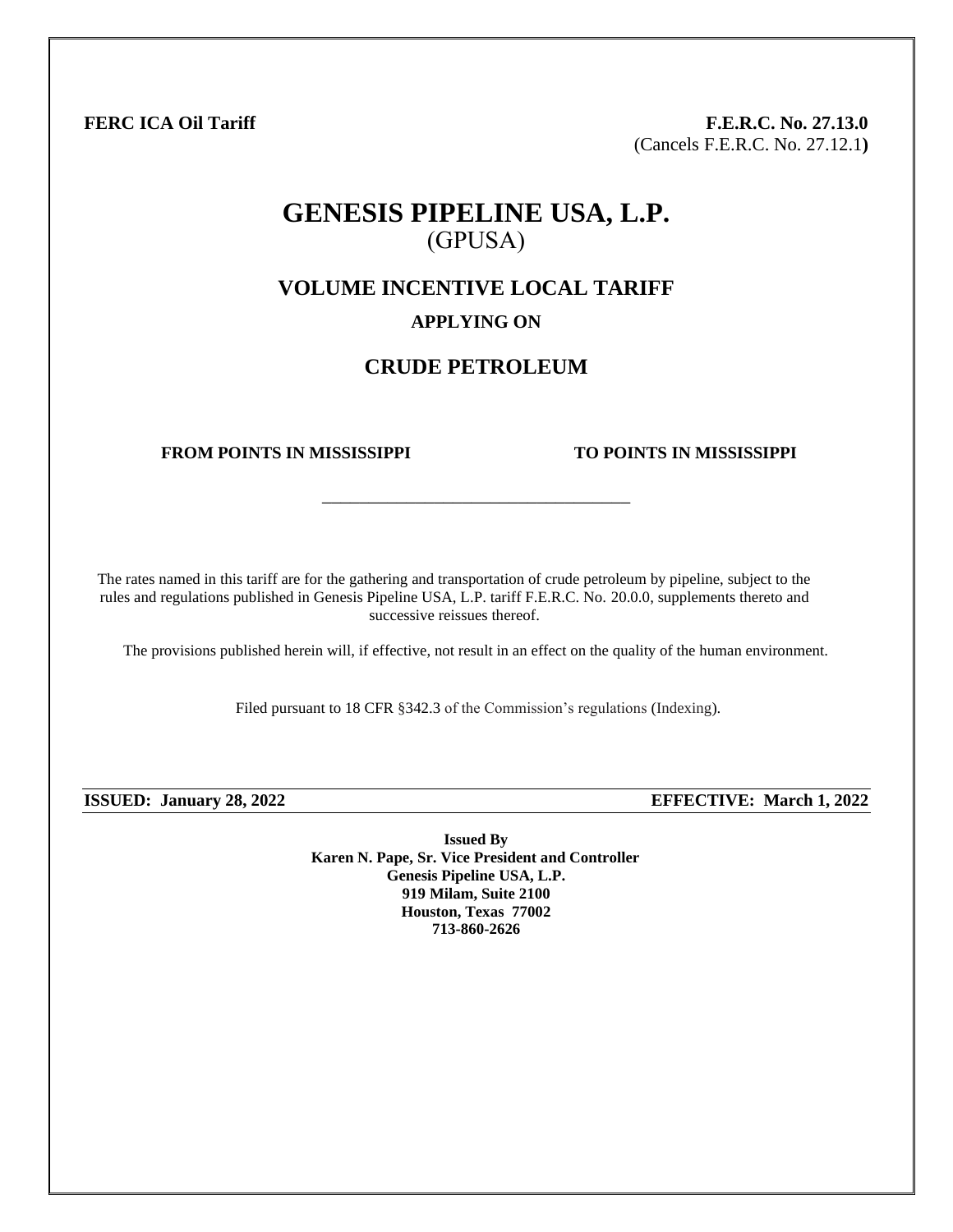#### **TABLE OF RATES**

|                             |                               | <b>TOTAL PIPELINE</b> | <b>RATE IN CENTS</b> |
|-----------------------------|-------------------------------|-----------------------|----------------------|
| <b>FROM</b>                 | <b>TO</b>                     | <b>MONTHLY</b>        | PER BARREL OF        |
| <b>RECEIPT POINTS</b>       | <b>DELIVERY POINTS</b>        | <b>THROUGHPUT</b>     | 42 U.S. GALLONS      |
| Soso, Mississippi           |                               |                       |                      |
| (Jones County)              |                               |                       |                      |
| Gwinville, Mississippi      |                               |                       |                      |
| (Jefferson Davis County)    |                               | 10,000 BPD or less    | $[D]$ 157.64         |
| Mallalieu Jct., Mississippi | Genesis' Liberty, Mississippi | $10,001 - 14,000$ BPD | $[D]$ 113.84         |
| (Lincoln County)            | Terminal                      | $14,001 - 18,000$ BPD | [D] 61.30            |
| Mallalieu, Mississippi      | (Amite County)                | $18,001 - 25,000$ BPD | $[D]$ 35.01          |
| (Lincoln County)            |                               | 25,001 and over BPD   | $[D]$ 17.50          |
| Little Creek, Mississippi   |                               |                       |                      |
| (Lincoln County)            |                               |                       |                      |
| Olive Junction, Mississippi |                               |                       |                      |
| (Amite County)              |                               |                       |                      |
| Martinville, Mississippi    |                               |                       |                      |
| (Simpson County)            |                               |                       |                      |
| Raleigh, Mississippi        |                               |                       |                      |
| (Smith County)              |                               |                       |                      |
| Soso, Mississippi           | Interconnect with the Plains  | 10,000 BPD or less    | $[D]$ 199.53         |
| (Jones County)              | Liberty Station to Mobile     | $10,001 - 14,000$ BPD | $[D]$ 155.73         |
| Gwinville, Mississippi      | Pipeline near Genesis'        | $14,001 - 18,000$ BPD | $[D]$ 103.20         |
| (Jefferson Davis County)    | Liberty, Mississippi Terminal | $18,001 - 25,000$ BPD | $[D]$ 76.91          |
| Mallalieu Jct., Mississippi | (Amite County)                | 25,001 and over BPD   | $[D]$ 59.39          |
| (Lincoln County)            |                               |                       |                      |
| Mallalieu, Mississippi      |                               |                       |                      |
| (Lincoln County)            |                               |                       |                      |
| Little Creek, Mississippi   |                               |                       |                      |
| (Lincoln County)            |                               |                       |                      |
| Olive Junction, Mississippi |                               |                       |                      |
| (Amite County)              |                               |                       |                      |
| Martinville, Mississippi    |                               |                       |                      |
| (Simpson County)            |                               |                       |                      |
| Raleigh, Mississippi        |                               |                       |                      |
| (Smith County)              |                               |                       |                      |

#### **VOLUME INCENTIVE RATES**

I. In any calendar month in which the total volume of crude oil shipments received from the receipt locations listed above on the Mississippi System by GPUSA for delivery to GPUSA's Liberty, Mississippi Terminal (Total Pipeline Monthly Throughput) exceeds an average rate of 10,000 BPD, the following rates will apply to all volumes received by GPUSA in excess of a monthly average of 10,000 BPD for transportation of crude oil from Soso, Mississippi, Gwinville, Mississippi, Mallalieu Junction, Mississippi, Mallalieu, Mississippi, Little Creek, Mississippi, Olive Junction, Mississippi, Martinville, Mississippi and Raleigh, Mississippi to GPUSA's Liberty, Mississippi Terminal:

- a) If Total Pipeline Monthly Throughput during any given month received for all shippers exceeds an average rate of 10,000 BPD but is equal to or less than 14,000 BPD, the transportation rate for each barrel above 10,000 BPD but equal to or less than 14,000 BPD shall be [D] \$1.1384/barrel, and the transportation rate for the first 10,000 BPD shall be [D] \$1.5764/barrel.
- b) If Total Pipeline Monthly Throughput during any given month received for all shippers exceeds an average rate of 14,000 BPD but is equal to or less than 18,000 BPD, the transportation rate for each barrel above 14,000 BPD but equal to or less than 18,000 BPD shall be [D] \$0.6130/barrel, the transportation rate for each barrel exceeding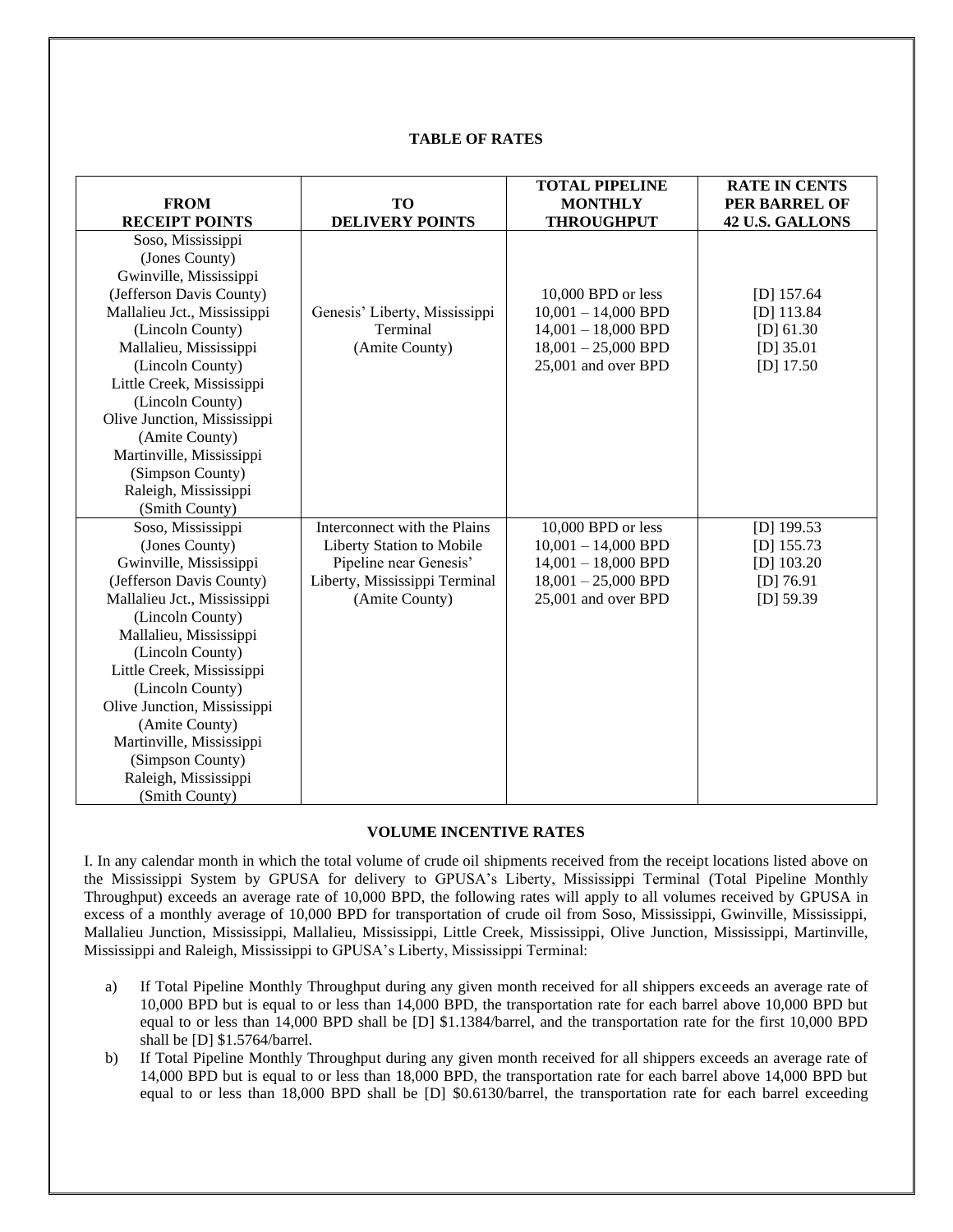10,000 BPD but equal to or less than 14,000 BPD shall be [D] \$1.1384/barrel, and the transportation rate for the first 10,000 BPD shall be [D] \$1.5764/barrel.

- c) If Total Pipeline Monthly Throughput during any given month received for all shippers exceeds an average rate of 18,000 BPD but is equal to or less than 25,000 BPD, the transportation rate for each barrel above 18,000 BPD but equal to or less than 25,000 BPD shall be [D] \$0.3501/barrel, the transportation rate for each barrel exceeding 14,000 BPD but equal to or less than 18,000 BPD shall be [D] \$0.6130/barrel, the transportation rate for each barrel exceeding 10,000 BPD but equal to or less than 14,000 BPD shall be [D] \$1.1384/barrel, and the transportation rate for the first 10,000 BPD shall be [D] \$1.5764/barrel.
- d) If Total Pipeline Monthly Throughput during any given month received for all shippers exceeds an average rate of 25,000 BPD then the transportation rate for each barrel over 25,000 barrels shall be [D] \$0.1750/barrel, the transportation rate for each barrel exceeding 18,000 BPD but equal to or less than 25,000 BPD shall be [D] \$0.3501/barrel, the transportation rate for each barrel exceeding 14,000 BPD but equal to or less than 18,000 BPD shall be [D] \$0.6130/barrel, the transportation rate for each barrel exceeding 10,000 BPD but equal to or less than 14,000 BPD shall be [D] \$1.1384/barrel, and the transportation rate for the first 10,000 BPD shall be [D] \$1.5764/barrel.

The availability of the Volume Incentive Rates set forth herein applicable to an individual shipper shall be calculated on a pro rata basis based upon the Total Pipeline Monthly Throughput of all shippers on the Mississippi System shipping to Genesis' Liberty, Mississippi Terminal. For example if Total Pipeline Monthly Pipeline Throughput of all shippers during any given month averaged 30,000 BPD and Shipper A shipped an average of 6,000 BPD, Shipper A would be charged [D] \$1.5764/barrel for 2,000 BPD, [D] \$1.1384/barrel for 800 BPD, [D] \$0.6130/barrel for 800 BPD, [D] \$0.3501/barrel for 1,400 BPD and [D] \$0.1750/barrel for 1,000 BPD. By further example, if Total Pipeline Monthly Throughput of all shippers during any given month averaged 12,000 BPD and Shipper A shipped an average of 1,200 BPD, then Shipper A would be charged [D] \$1.5764/barrel for 1000 BPD and [D] \$1.1384/barrel for 200 BPD.

II. In any calendar month in which the total volume of crude oil shipments received from the receipt locations listed above on the Mississippi System by GPUSA for delivery to GPUSA's interconnect with the Plains Liberty Station to Mobile Pipeline near GPUSA's Liberty, Mississippi Terminal (Total Pipeline Monthly Throughput) exceeds an average rate of 10,000 BPD, the following rates will apply to all volumes received by GPUSA in excess of a monthly average of 10,000 BPD for transportation of crude oil from Soso, Mississippi, Gwinville, Mississippi, Mallalieu Junction, Mississippi, Mallalieu, Mississippi, Little Creek, Mississippi, Olive Junction, Mississippi, Martinville, Mississippi and Raleigh, Mississippi to GPUSA's interconnect with the Plains Liberty Station to Mobile Pipeline near GPUSA's Liberty, Mississippi Terminal:

- a) If Total Pipeline Monthly Throughput during any given month received for all shippers exceeds an average rate of 10,000 BPD but is equal to or less than 14,000 BPD, the transportation rate for each barrel above 10,000 BPD but equal to or less than 14,000 BPD shall be [D] \$1.5573/barrel, and the transportation rate for the first 10,000 BPD shall be [D] \$1.9953/barrel.
- b) If Total Pipeline Monthly Throughput during any given month received for all shippers exceeds an average rate of 14,000 BPD but is equal to or less than 18,000 BPD, the transportation rate for each barrel above 14,000 BPD but equal to or less than 18,000 BPD shall be [D] \$1.0320/barrel, the transportation rate for each barrel exceeding 10,000 BPD but equal to or less than 14,000 BPD shall be [D] \$1.5573/barrel, and the transportation rate for the first 10,000 BPD shall be [D] \$1.9953/barrel.
- c) If Total Pipeline Monthly Throughput during any given month received for all shippers exceeds an average rate of 18,000 BPD but is equal to or less than 25,000 BPD, the transportation rate for each barrel above 18,000 BPD but equal to or less than 25,000 BPD shall be [D] \$0.7691/barrel, the transportation rate for each barrel exceeding 14,000 BPD but equal to or less than 18,000 BPD shall be [D] \$1.0320/barrel, the transportation rate for each barrel exceeding 10,000 BPD but equal to or less than 14,000 BPD shall be  $[D] \$ \$1.5573/barrel, and the transportation rate for the first 10,000 BPD shall be [D] \$1.9953/barrel.
- d) If Total Pipeline Monthly Throughput during any given month received for all shippers exceeds an average rate of 25,000 BPD then the transportation rate for each barrel over 25,000 barrels shall be [D] \$0.5939/barrel, the transportation rate for each barrel exceeding 18,000 BPD but equal to or less than 25,000 BPD shall be [D] \$0.7691/barrel, the transportation rate for each barrel exceeding 14,000 BPD but equal to or less than 18,000 BPD shall be [D] \$1.0320/barrel, the transportation rate for each barrel exceeding 10,000 BPD but equal to or less than 14,000 BPD shall be [D] \$1.5573/barrel, and the transportation rate for the first 10,000 BPD shall be [D] \$1.9953/barrel.